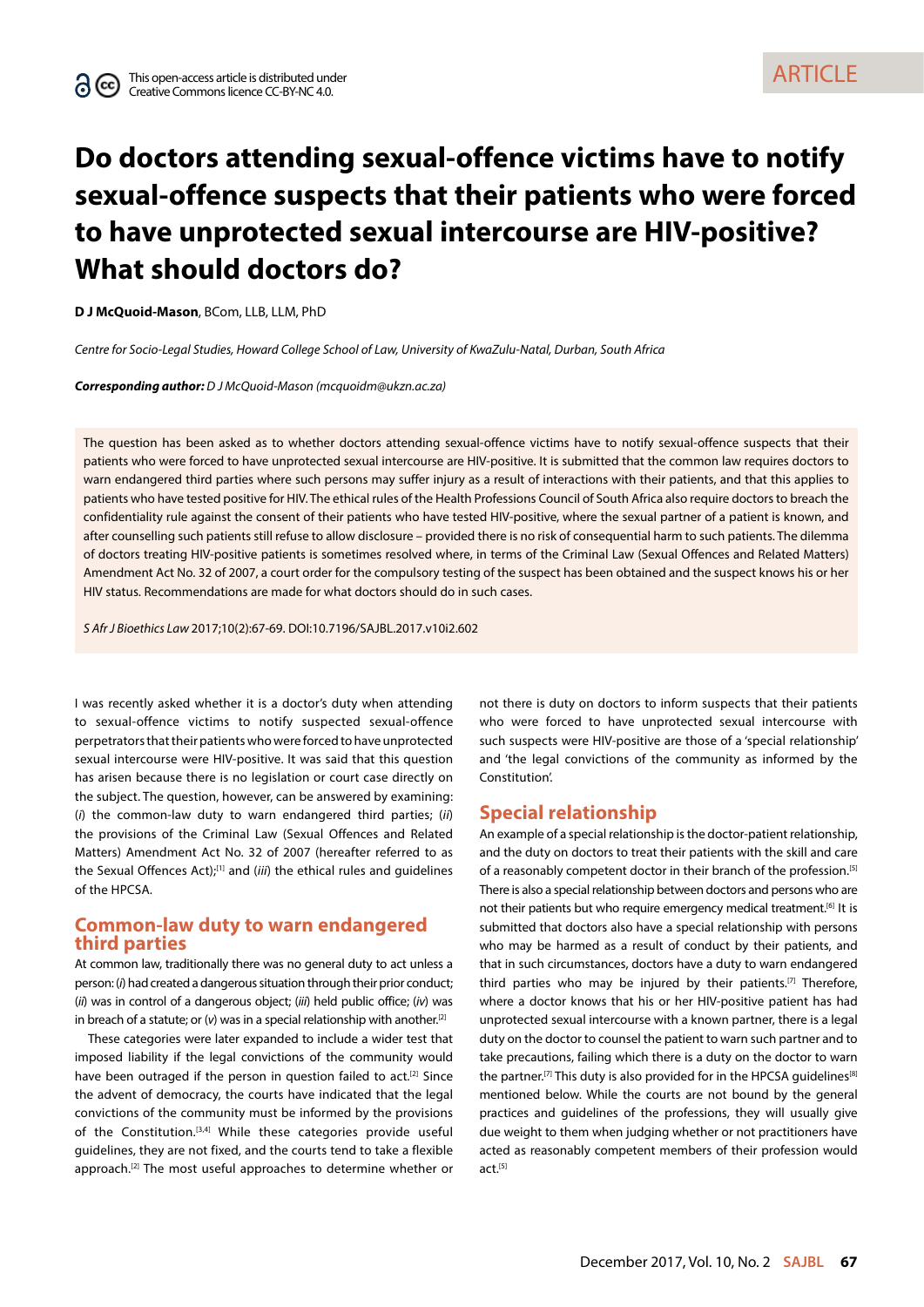### **Legal convictions of the community as informed by the Constitution**

The Constitution<sup>[3]</sup> provides that everyone has a right to bodily and psychological integrity (section 12(1)), and that nobody may be refused emergency medical treatment (section 27(3)). The nature of medical practice and the ethical obligations imposed on members of the profession by the HPCSA,<sup>[8]</sup> measured against the right to bodily and psychological integrity in the Constitution, can give an indication of what the legal convictions of the community would expect from doctors. Thus it can be argued that the legal convictions of the community, as informed by the Constitution,<sup>[3,4]</sup> would be outraged if a doctor, knowing of a patient's HIV-positive status, did not inform the alleged perpetrator of a sexual offence, who was at risk of contracting HIV, that he or she should get tested to avoid compromising their bodily and psychological integrity. If the alleged perpetrator is HIV-negative and needs to be put on post-exposure prophylaxis (PEP) within 72 hours of the alleged offence, this can be regarded as a need for 'emergency medical treatment'.<sup>[9]</sup> Likewise, therefore, it can be argued that the legal convictions of the community, as informed by the Constitution, would impose a legal duty on the doctor concerned to advise the alleged perpetrator to get tested within the 72-hour period.<sup>[9]</sup>

In summary, therefore, it seems that at common law – whether applying the special-relationship principle or the legal convictions of the community, as informed by the Constitution, principle – a legal duty will be imposed on doctors treating HIV-positive victims of sexual offences to advise the alleged perpetrators to undergo an HIV test if their patients may have exposed the suspects to HIV infection.

### **Legal duties imposed under the Sexual Offences Act**

Most of the duties imposed under the Sexual Offences Act<sup>[1]</sup> (Section 36) and the National Instruction issued in terms of the act<sup>[10]</sup> by the National Commissioner of the South African Police Service protect the rights of the victims of alleged sexual offences. However, some provisions also protect the rights of alleged perpetrators, such as the right to confidentiality when a court order is granted compelling suspects to undergo HIV tests<sup>[1]</sup> (section 36) and when the results of the tests are known (section 37).

In terms of the Sexual Offences Act,<sup>[1]</sup> an application may be made to a magistrate for the compulsory testing of an alleged sexual-offence perpetrator by the victim, or an interested person on their behalf (section 30(1)). Where the application for compulsory HIV-testing was made by the victim or an interested person, the investigating officer must hand the sealed record of the test results to such person and the alleged offender, which must be kept confidential. The officer must also provide the prescribed information on the confidentiality of, and how to deal with, the HIV results, and if necessary, explain their contents (section 33(1)).

The act further provides that if an application for compulsory testing is made and the HIV status of the suspect is positive, the victim or the interested person acting on their behalf will be notified and will be able to discuss PEP with the victim's examining doctor (section 28). The examining doctor is legally required to ensure that, where necessary, the victim receives free PEP at a public health establishment, as well as free medical advice concerning the administering of such PEP (section 28). This will include establishing whether the victim wishes to undergo an HIV test to decide whether

or not she or he should engage in PEP treatment, and then liaising with the police regarding the support required for the victim.

The police National Instruction $[10]$  deals mainly with the duties of police officers in the context of victim assistance (section 5). It provides for the medical examination of the alleged perpetrator, but there is no mention of testing him or her for HIV, as this is dealt with in the compulsory-testing provisions of the Sexual Offences Act.<sup>[1]</sup> The medical examination of the suspect in the National Instruction is concerned with the collection of evidence from the body of the suspect, to establish his or her bodily features and to get blood samples for DNA analysis (section 16). Where no application has been made for the compulsory testing of the suspect and the victim tests positive for HIV, it is submitted that the victim's examining doctor – if he or she is not the same doctor who examines the suspect – should inform the suspect's examining doctor that such doctor should advise and counsel the suspect to undergo an HIV test if the latter does not know their HIV status.

In summary, the provisions of the Sexual Offences Act<sup>[1]</sup> are of assistance when a compulsory HIV test has been ordered by the court, because both the alleged perpetrator and the victim will know the suspect's HIV status. If the suspect's HIV test is positive and the victim's test is negative, she or he must be offered PEP and medical advice at state expense, and there is no need to inform the suspect. Conversely, it is submitted that if the victim's HIV test is positive, and the suspect has not been subjected to a court-ordered HIV test and does not know his or her status, and the victim's examining doctor is also the suspect's examining doctor, such doctor needs to advise the suspect to undergo an HIV test, and if the result is negative, to take PEP. If the victim is HIV-positive, and the victim's examining doctor is not also the suspect's examining doctor, the former must advise the latter to counsel the suspect on the need for him or her to undergo an HIV test.

# **Ethical rules and guidelines of the HPCSA on HIV**

The ethical rules of the HPCSA provide a broad framework for ethical practice by practitioners registered with it.<sup>[8]</sup> In addition, the HPCSA has produced a series of booklets that provide guidance to practitioners by expanding on the provisions in the ethical rules. Booklet 11 covers *Ethical Guidelines for Good Practice with*  Regard to HIV.<sup>[11]</sup> These guidelines state that '[t]he decision to divulge information relating to the HIV status of a patient must always be done in consultation with the patient' (para 5.4).

The guidelines, however, state that it is good clinical practice for health practitioners to encourage their HIV-positive patients to disclose their status to their sexual partners, so that the latter can get tested and access treatment if necessary (para 9.1). If patients refuse consent, healthcare practitioners should use their discretion in deciding whether or not to make such disclosure to their patients' sexual partners 'taking into account the possible risk of HIV infection to the sexual partner and the risks to the patient (e.g. through violence) that may follow such disclosure' (para 9.2). In making the decision, health practitioners must consider the rights of all the parties concerned and take 'full responsibility' for their actions (para 9.2).

The guidelines provide that the health practitioner must: (*i*) '[c]ounsel the patient on the importance of disclosing to his or her sexual partner and on taking other measures to prevent HIV transmission'; (*ii*) 'provide